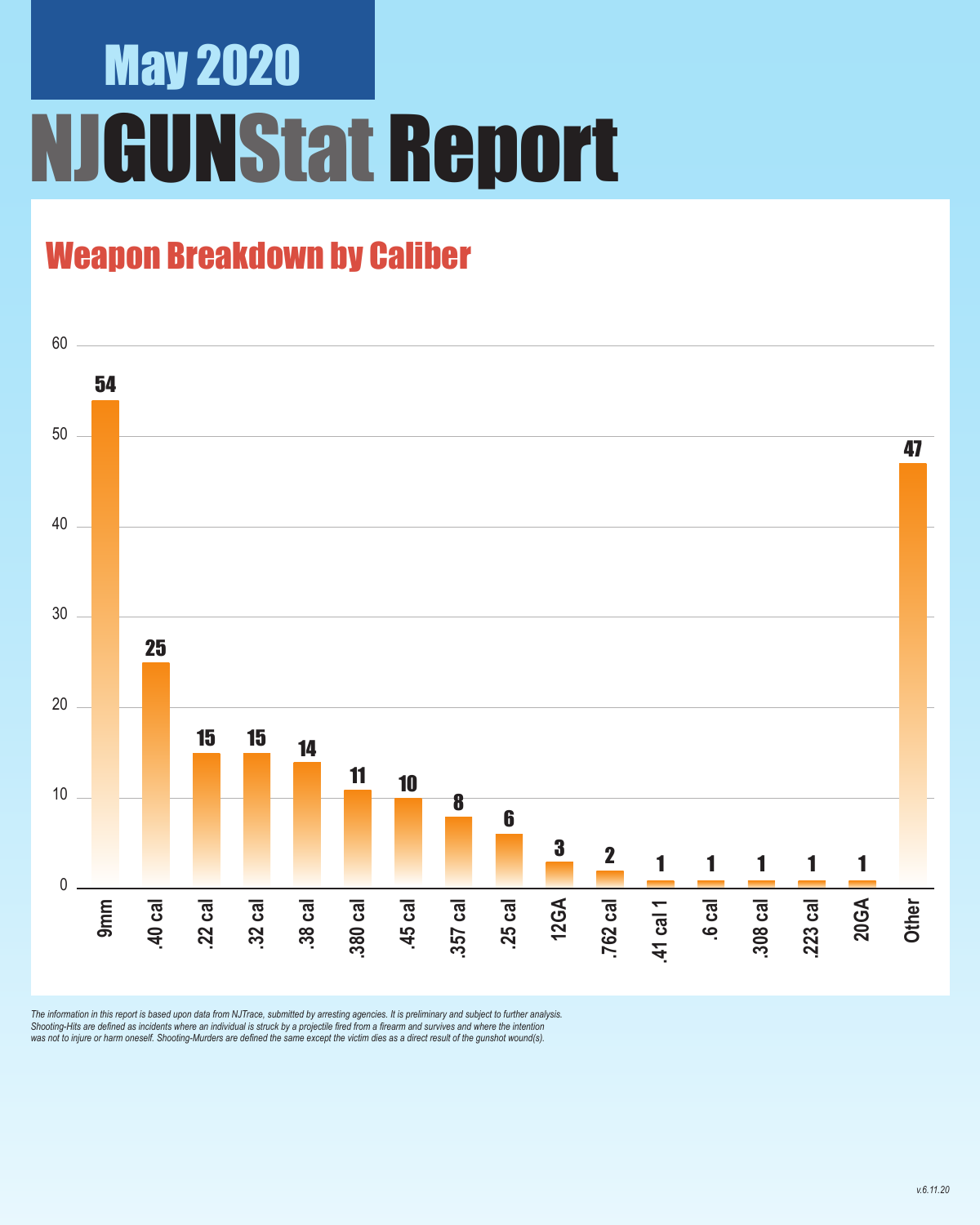# May 2020 UNStat Report

#### Gun Recovery Numbers Statewide

| <b>Total Crime Guns Recovered</b>                    | 215 |
|------------------------------------------------------|-----|
| Found Property/Turned in                             | 96  |
| <b>Guns with Possessors</b>                          | 119 |
| Individuals Arrested with<br>more than One Crime Gun |     |

#### New Jersey Counties



#### New Jersey Cities



*\*Other represents any city with fewer than three (3) crime guns*

*The information in this report is based upon data from NJTrace, submitted by arresting agencies. It is preliminary and subject to further analysis. Shooting-Hits are defined as incidents where an individual is struck by a projectile fired from a firearm and survives and where the intention*  was not to injure or harm oneself. Shooting-Murders are defined the same except the victim dies as a direct result of the gunshot wound(s).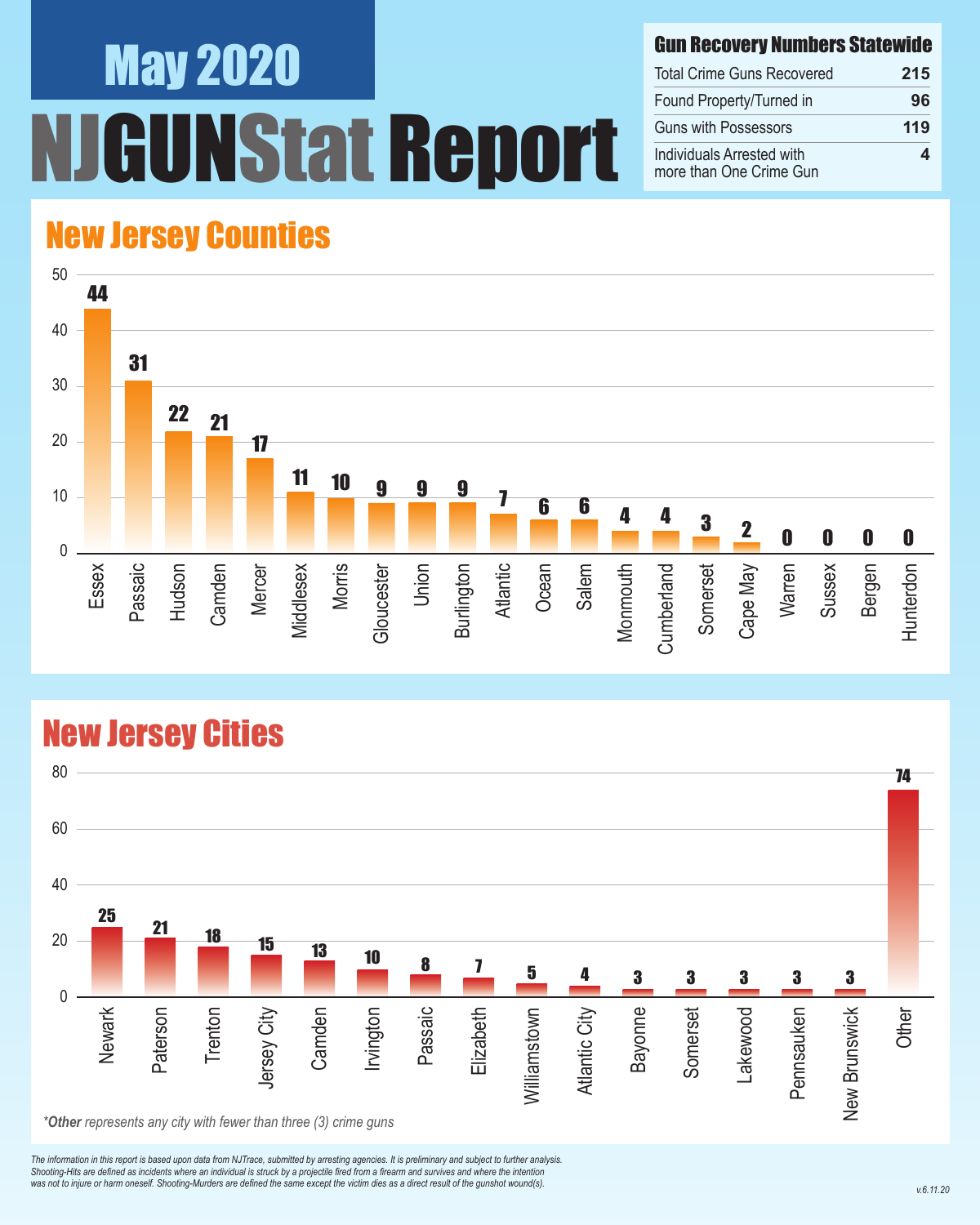## May 2020 NJGUNStat Report

### Weapon Breakdown by Manufacturer



*This chart reflects the information provided to the New Jersey State Police through NJTrace, a statewide program that relies on local police departments to input data on guns used in the commission of a crime. This chart does not rely on any reports from the federal Bureau of Alcohol, Tobacco, Firearms and Explosives (ATF). The information is preliminary and subject to further analysis.*